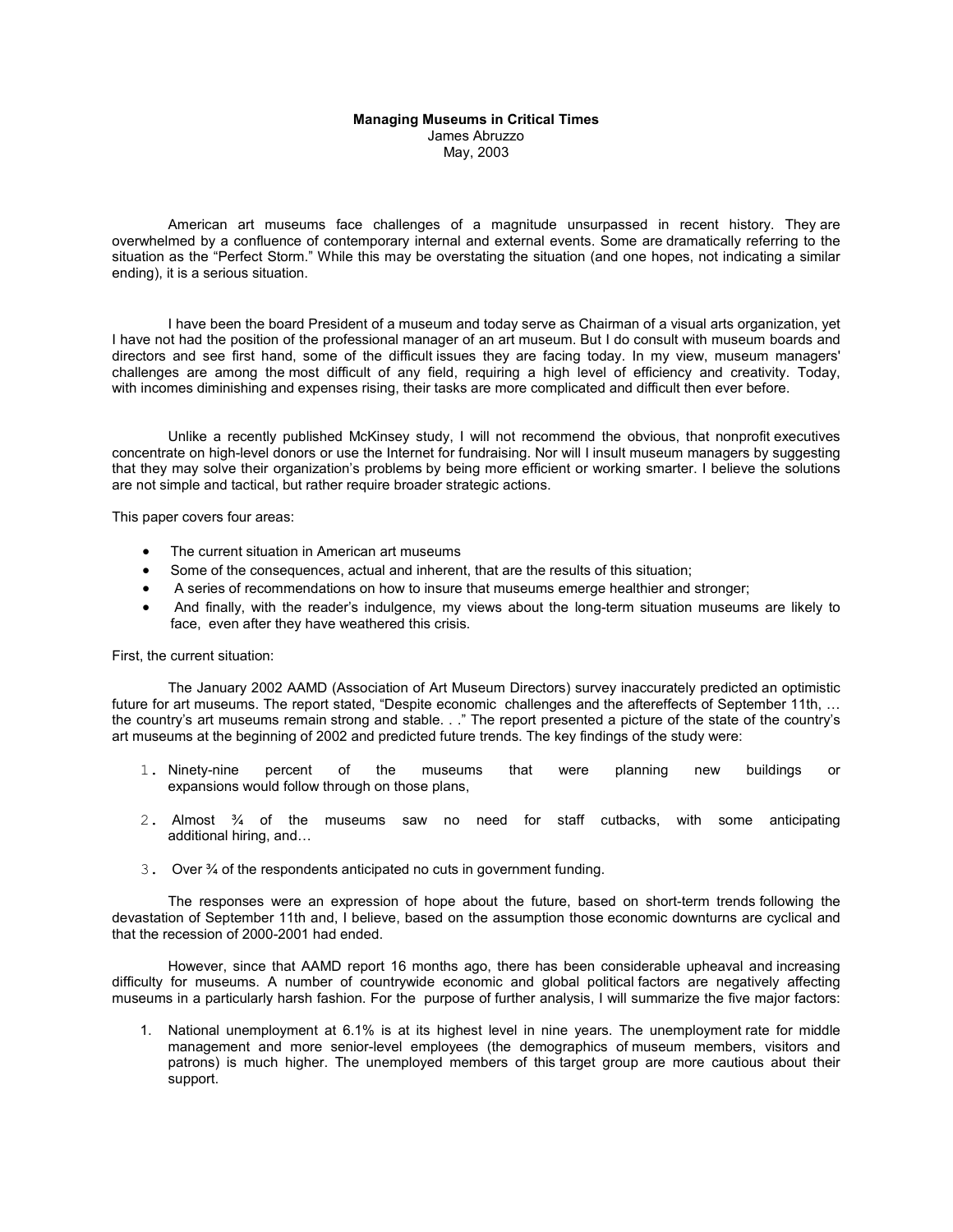- 2. By the beginning of 2003 almost all stock indices had dropped at least 20% from highs in 2000. Museums suffer four serious consequences of this:
	- a. Contributions of appreciated stock are no longer as appealing an option for individuals;
	- b. While art museum endowments more than doubled in the ten year period of the 90's, the value of museum endowments has fallen over the last two years (we will return to this later)
	- $c$ . The assets of most private foundations that fund programmatic initiatives have also lost value and foundation grants have declined. (E.g., The Ford Foundation assets have gone from \$15 billion in 2000 to \$10 in May 2003.) Even if both stock indices and foundation assets increase significantly, with three year averaging increases in foundation funding will not be felt for at least another two years.
	- d. The drop in the stock indices reflects a decline in corporate profits, which also affects museum funding. When corporations downsize or close facilities in cities where they traditionally supported culture, they also frequently reduce their contributions in those cities. The devastating dissolution of both Enron and Arthur Anderson has rippled through the arts communities in not only Houston, but also Chicago and many other cities throughout the US. And there are many other examples. The Lucent Corporation Foundation was a great supporter of innovative arts programs. Two years ago when the Lucent Foundation was planning its contributions, it made a "moral decision" to reduce grants because the stock price was dropping and employees were being fired. Today, Lucent has reduced its work force by the fifty thousand and its stock has dropped from the mid \$70's to approximately \$2 per share.
- 3. Government support of museums, both direct and implicit, is dropping significantly.
	- a. Only a few years ago, most states had huge operating surpluses. New Jersey's surplus was in the billions of dollars, as was that of New York, Minnesota, Texas and Florida, to name a few. In New York City, many ambitious cultural expansions and new buildings were encouraged by the promise of the state and city's capital support. The waterfront Guggenheim, the New York Aquarium on Governors Island, and the Staten Island Museum atop the Ferry Terminal, are just a few of the grand plans that are now scrapped. Government operating support is also in jeopardy. At one of the largest museums on the east coast, the Newark Museum, the Governor is threatening to reduce the museum's operating income by over 25%.
	- b. The proposed federal income tax revisions, if enacted, will lessen the incentives for individuals to contribute both to annual funds and, more significantly, to bequests.
	- c. The recent proposals in congress to impose greater restrictions of foundations will weaken their ability to make grants to museums and other nonprofit organizations.
- 4. In the weeks following September 11th there was a significant drop in attendance at museums throughout most large American cities. The attendance at NYC museums and those at the Smithsonian dropped to virtually zero. There was a strong up tick in attendance in November and December of 2001, perhaps the reason for the positive response in the AAMD survey. Yet, absent blockbuster exhibitions, museum attendance has not reached its pre- September 11th levels. Although the threat of terrorism in the public conscious has lessened, it still affects tourism. Additionally, the country's most recent geopolitical activities (i.e. two wars) have had other negative effects on museums. A study I published on May 14, 2003 (The DHR Metropolitan Cultural Index ) revealed that NYC region cultural leaders believe the present geopolitical situation will make it more difficult for foreign artists to obtain visas and for works of art to move internationally. Cultural leaders also believe that the increased threat of terrorism is having a negative effect on tourism, and therefore, museum attendance. A similar survey of Chicago area cultural executives also published in May 2003], showed similar results.
- 5. Museums' fixed costs are rising. The threat of terrorism has led to increased costs for security and insurance has risen dramatically. Additionally, personnel costs, which typically account for 55% to 65% of a museum's operating costs, are rising as the cost for employers to provide health insurance is increasing by as much as 100%.

So this may not be the Perfect Storm, but the confluence of these streams of lowered income and higher costs are joining to form an arroyo that is carving a deep scar in the landscape of American art museums.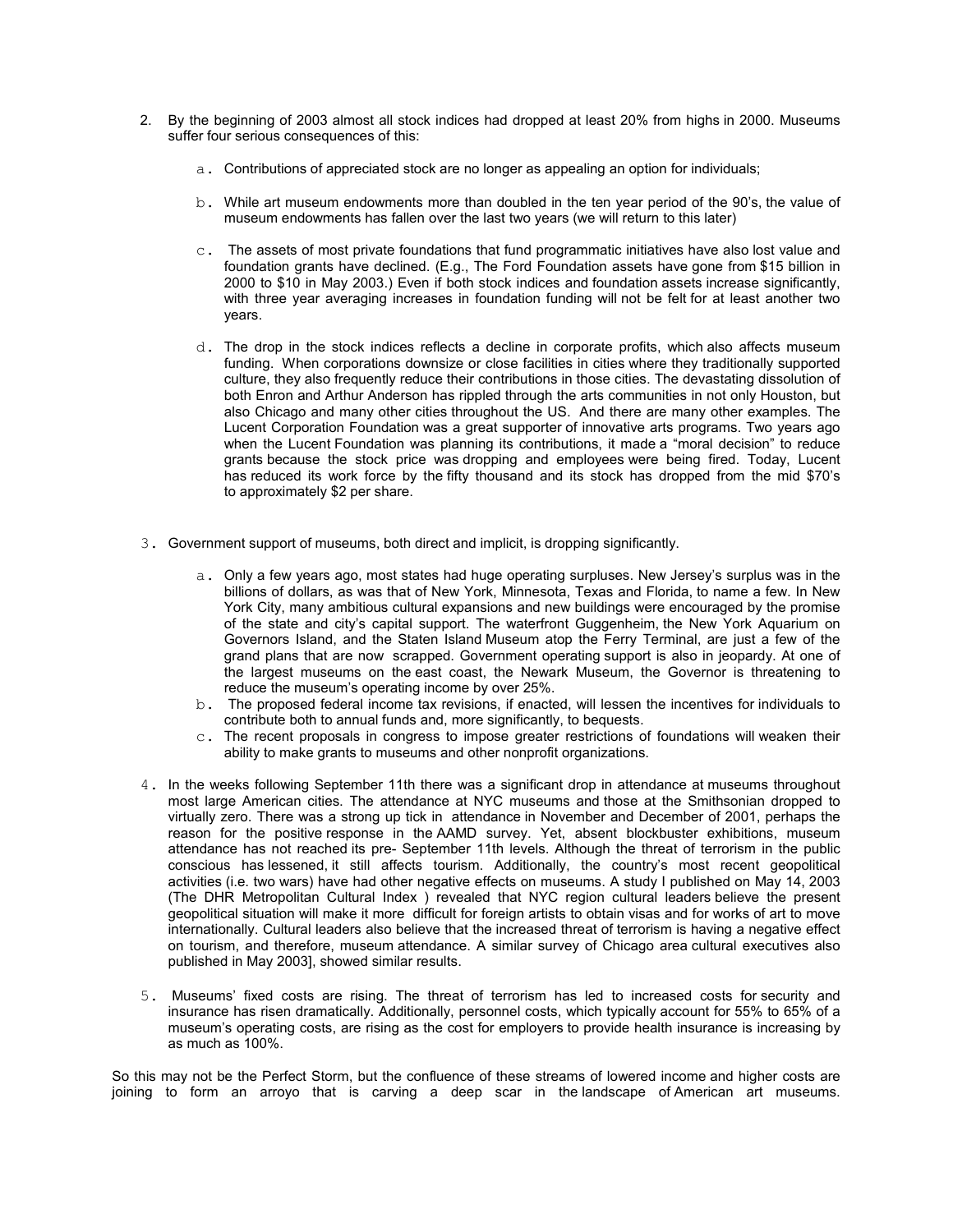What are some of the implications or outcomes of this situation?

 First, there is a lack of confidence and optimism about the future. In the metropolitan cultural confidence survey referenced above, New York City cultural leaders' optimism was at its lowest since immediately after the terrorist attacks on September 11th, which was at an historic low. Through anecdotal evidence gathered from discussions with museum executives in other parts of the country, I have learned that that lack of confidence and optimism is widespread. Lack of confidence in the future means decisions about new exhibitions, publications, and innovative programs (those activities requiring 6 to 24 months of planning) will be deferred, and these deferments could affect museums long after the economic indicators have reversed. Witness the aborting of the already cited building projects and the cancellation of others, such as the Whitney expansion and a new Jewish Museum in San Francisco. And there will be many other proposed projects that will never proceed past the board committee.

 Second, I believe there will be strained relations between boards and museum directors. Today, board members are more pessimistic then the directors, leading to strained relations. There is already evidence that the strain may become more rampant and public as boards, once giddy with great ambitions that were shared by the directors, are now panicking and looking for someone to blame. The executive director of a major US art museum recently told me in confidence that he and his board are no longer sharing the same vision for the museum and that the situation cannot be resolved. His tenure is soon to come to an end. Just as boards of public companies are exhibiting little patience with their CEOs, I believe we will see a substantial increase in the turnover of Museum Directors.

 However, there is little benefit in assigning blame. We know that both boards and management share responsibility, and, later in this paper, I will recommend some methods for avoiding these strained relations.

 This strain could result in the third situation: the end of the day of the Museum Director as a cult figure and personality, resulting in their high compensation levels being rolled back or increases slowed. Art museum directors' salaries rose meteorically during the 90's and today are higher than their counterparts at symphony orchestras, performing arts centers, science and history museums and zoos and aquariums. There are a number of reasons for this: the transparency brought about by TBR2; a willingness on the part of directors to be lured to a new institution by more money, and the willingness of trustees to offer such; lack of competition among search firms, to the point that one firm dominated most of the art museum recruiting and the pool of talent was rearranged, not replenished. (The museum director imports from the UK and other countries have not yet proved to be more adept at managing during these times and there has been little or no succession planning to identify and prepare the next generation of museum leadership.)

 A diminished level of creativity and experimentation may be the fourth serious implication. With great turnover and with reactive approaches to the aforementioned crises, art museums could enter a period of creative drift and loss of identity. Museums, like their counterparts in the performing arts that rely on warhorses, may be tempted to program blockbuster exhibitions, those sure-fire, popular presentations that may draw audiences but provide no stimulation to staff or board, and dilute the mission of the institution.

So, what can be done?

 Remember that the last decade was one of unlimited optimism; foundations, governments, individuals and communities encouraged growth through the support and encouragement of new programs, usually activities that would unfold over many years. Museums expanded education and community programs, broadened their missions to embrace new activities and entered into ancillary businesses. During this time, virtual zero unemployment and the creation of new museum positions raised salary levels of museum professionals creating larger fixed costs. New buildings increased capital costs and depreciation expenses; and those new buildings required more exciting and blockbuster exhibitions to justify the new spaces.

 Now that all sources of income have decreased and expenses increased, the capital structure can no longer support these activities. It is incumbent upon the museum to communicate the new reality to its stakeholders and to re-calibrate expectations at all levels—Board and Director, Director and staff, Museum and outside stakeholders including foundations, government leaders, patrons, visitors, and the community.

This time could be considered an opportunity to review the strategic plan and to examine the mission of the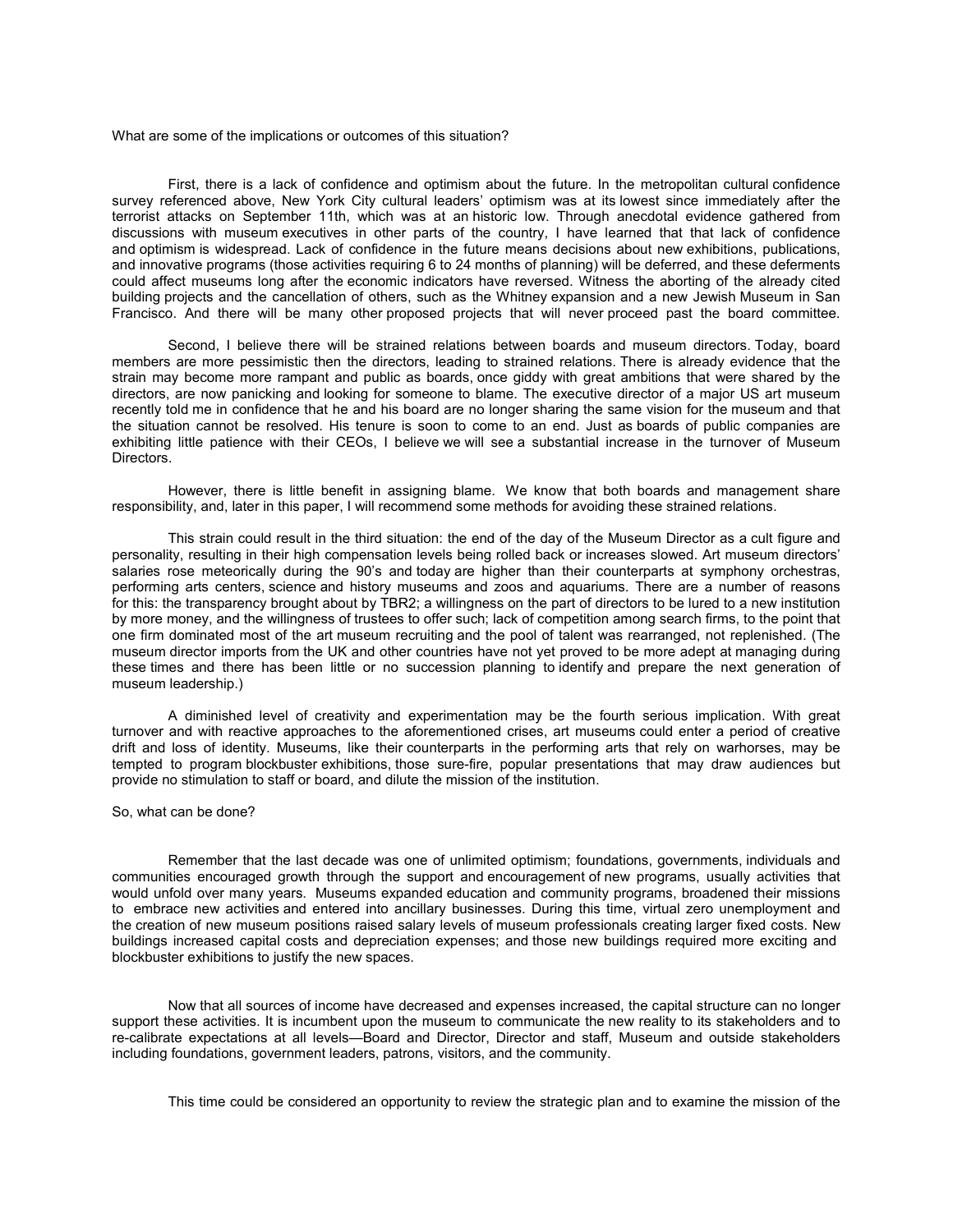museum to determine which programs and activities are core and which are "hobbies," that is, programs that are expendable and non-essential. There will be resistance from many camps to protect favorite programs, but the key to survival and strength is to concentrate on the core activities, the mission, and to identify and concentrate on the core of that core. The strategic plan must be re-visited and revised. And the revised plan must be communicated to all of the stakeholders. And the stakeholders, to the extent possible, must be called upon to assist the museum executives through these critical times. Foundations may not require complete fulfillment of grant proposals, corporations may not require the same level of quid pro quo and individuals may be asked to provide flexibility to their restricted gifts.

Careful decisions on where to cut back must be made. Unfortunately, staff positions will be eliminated, hours of operations curtailed, admission fees raised and exhibitions cancelled. In view of the current situation, it is inevitable the museum must develop a short-term recovery plan that affects each of the stakeholders, and communicates the new reality –internally and externally. And it must be done swiftly, comprehensively, immediately, and it should be all encompassing so that it occurs only once. More importantly, for trustees and, by extension, management leaders of museums.<br>
The fundamental responsibility must be to protect the assets. the fundamental

These assets are clearly identified: the endowment, the buildings, the collections, the professional staff and board, and the museum's reputation or brand value.

During these difficult times the museum endowments are most vulnerable. At a recent conference of arts leaders, I learned that many of their organizations were looking for legal ways to extract additional income from their endowments without breaking established covenants – like spending all dividends and interest, or using an earlier asset value in the organization's history as a baseline for three year averaging. More troubling, many were in the process of readjusting their portfolio by selling equities to buy interest-generating bonds –selling low and buying high. I recommend a disciplined, continual, conservative and long-term approach that places preservation of assets above income generation. The contract of the contract of the contract of the contract of the contract of the contract of the contract of the contract of the contract of the contract of the contract of the contract of the contrac

 History tells us that during critical times like these, infrastructure and buildings are at risk. Funds are shifted away from repair and replacement, those that are less visible and painful, and these projects are delayed. This cycle occurred in the late 1970's and early 1980's, which lead to an era of significant remodeling and rebuilding of museums in the 1990's. Fortunately, those renovations, rebuilding, and expansion projects were fueled by a robust economy, government support, and major increases of personal wealth combined with changes in the tax laws that encouraged contributions. I don't believe the economic turnaround will be as rapid or as dramatic following this cycle; and the tax laws, as mentioned earlier, are less favorable than before. Therefore, museum buildings are once again at risk. The temptation to defer maintenance to save programs or positions is there; the consequences are there as well.

 When the buildings are at risk, so are the collections. We need only to look at the case of the New York Historical Society, which neglected its infrastructure and allowed rain to leak in on its collections. And this time of smaller acquisition budgets can be considered an opportunity for introspection and analysis regarding the strengths and weaknesses of the collection. Understanding and redefining the core mission may be the stimulus for a revised accessions policy and a strengthening of the collection.

 The professional staff of the museum is an important asset. The continuity of leadership and the institutional memory are great assets that could be at risk. The opportunity is twofold: to closely examine the strengths of the existing staff and use this time of downsizing to eliminate low performers and, because other museums, cultural institutions and businesses are reducing their workforce, to use the opportunity for selective, strategic hiring.

 The board also is an asset. Board meetings and board participation could become less enjoyable during critical times. Also, with much more public scrutiny and potential liability, board membership is less appealing. But the board leadership must be engaged, a clear management plan presented and the boards' roles defined so that the strength of the board is maintained while the weaknesses of the board are revealed and resolved.

 Protecting the brand and the reputation of the museum is critical at this time. Many city museums, in an effort to diminish their parochialism and build a brand, changed their names to acronyms; the Brooklyn Museum (BMA), and the Baltimore Museum of Art (BMA), The Newark Museum (TNM), MassMoca, SFMOMA, etc. Beyond this surface level of branding, is the subtler emotional bond that a brand could create between the museum and the public. Strong brands support marketing, sales, and fundraising, and positions the business (or museum) to increase its earned and unearned income.

 During this period when resources are scarce and earned revenue is even more important, many museums are resorting to so-called marketing techniques that in the long run, I contend, will weaken the brand.